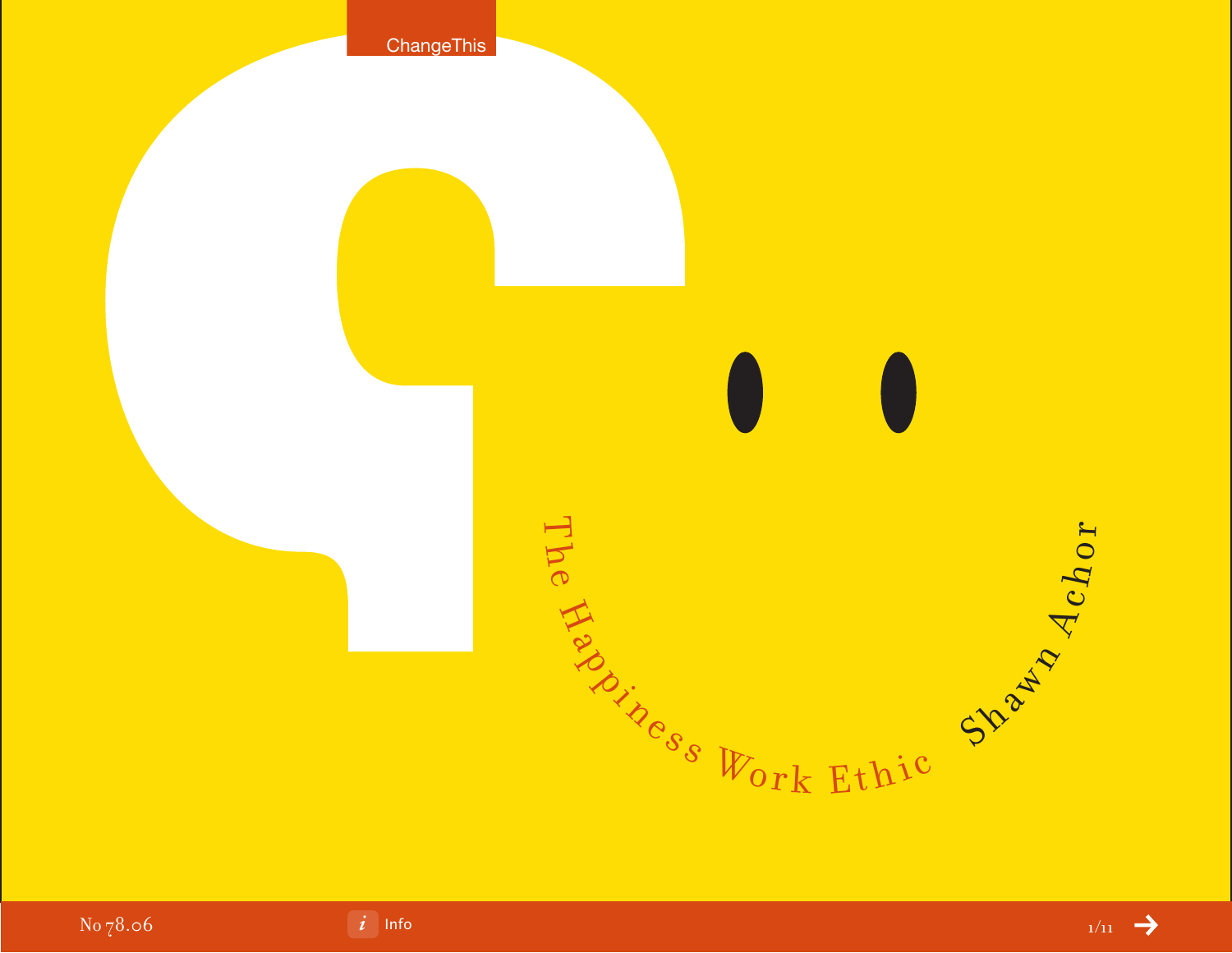### The single greatest competitive advantage in the modern economy is a positive and engaged workforce. That is not conjecture. That is now a confirmed scientific fact.

After spending over a decade at Harvard University, I started a small research based consulting firm called Good Think Inc. to bring academic research to companies. A few months later, the global economy collapsed.

This provided us a unique window into studying what causes some people or teams to thrive in the midst of challenge, and others to underperform. In my research and consulting in 42 different countries during the worst economic downturn in recent history, I have discovered that most companies and schools around the world follow the same implicit formula: If you work hard, you will become successful, and once you become successful, then you'll be happy. This pattern of belief explains what most often motivates us in life. We think: If I just get that raise, or hit that next sales target, I'll be happy. If I can just get that next good grade, I'll be happy. If I lose that five pounds, I'll be happy. And so on. Success first, happiness second.

The only problem is that this formula is scientifically backwards.

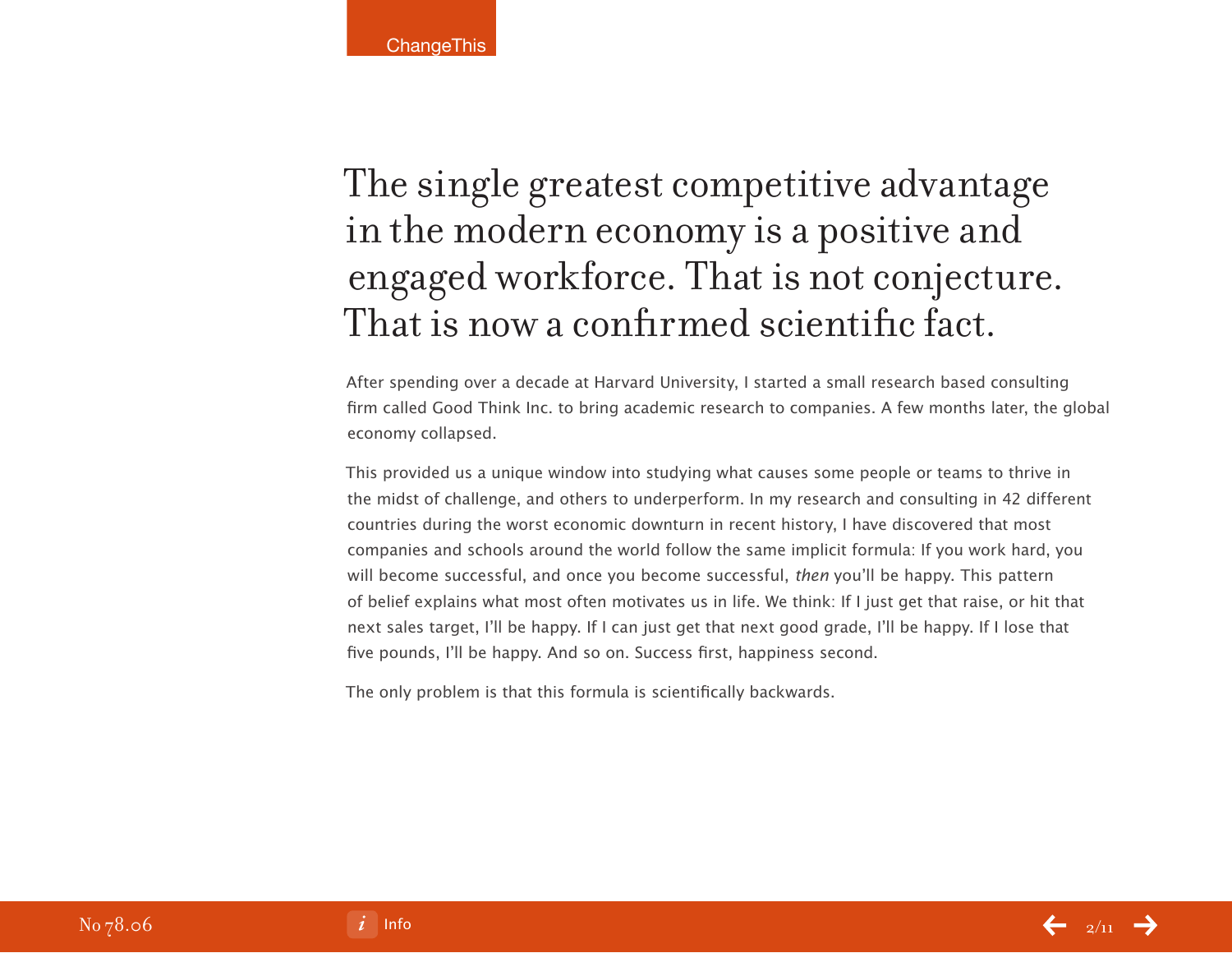More than a decade of groundbreaking research in the fields of positive psychology and neuroscience has proven in no uncertain terms that the relationship between success and happiness works the other way around. Thanks to this cutting-edge science, we now know that happiness is the precursor to success, not merely the result. And that happiness and optimism actually fuel performance and achievement—giving us the competitive edge called "the happiness advantage."

### **The "happiness advantage" is the discovery that nearly every single business outcome improves when a brain is positive as opposed to negative, neutral, or stressed.**

Waiting to be happy limits our brain's potential for success, whereas cultivating positive brains makes us more motivated, efficient, resilient, creative, and productive, which drives performance upward. This discovery has been confirmed by countless scientific studies, as well as in my own work and research on 1,600 Harvard students and dozens of Fortune 500 companies worldwide.

Take, for example, the meta-analysis of happiness research that brought together the results of over 200 scientific studies on nearly 275,000 people—and found that happiness leads to success in nearly every domain of our lives, including marriage, health, friendship, community involvement, creativity, and, in particular, our jobs, careers, and businesses.1 Data abounds showing that happy workers have higher levels of productivity, produce higher sales, perform better in leadership positions, and receive higher performance ratings and higher pay. They also enjoy more job security and are less likely to take sick days, to quit, or to become burned out. Happy CEOs are more likely to lead teams of employees who are both happy and healthy, and who find their work climate conducive to high performance. The list of the benefits of happiness in the workplace goes on and on.

1 Lyubomirsky, S., King, L. A. & Diener, E. (2005). The Benefits of Frequent Positive Affect: Does Happiness Lead to Success? Psychological Bulletin, 131, 803–855.

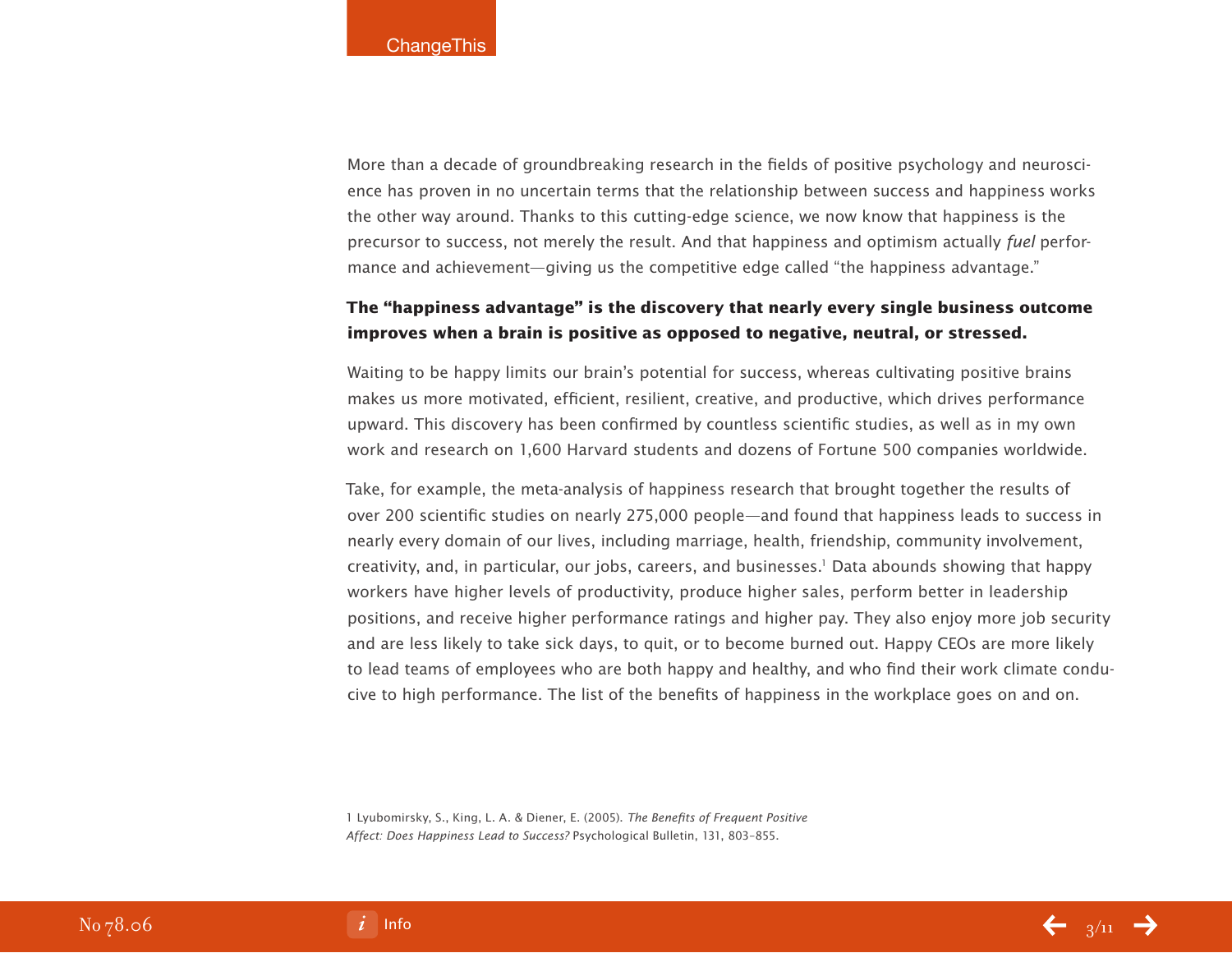At this point you might be thinking: Maybe people are happy because they are more productive and earn higher pay. As psychology graduate students are taught to repeat ad nauseam: "Correlation is not causation." In other words, studies often only tell us that two things are related; to find out which causes which, we need to look at it more closely and find out which came first. So which comes first, the chicken or the egg? Does happiness come before success or success before happiness?

One way psychologists attempt to answer this question is to follow people over long periods of time. One study, for example, measured the initial level of positive emotions in 272 employees, then followed their job performance over the next eighteen months.2 And they found that even after controlling for other factors, those who were happier at the beginning ended up receiving better evaluations and higher pay later on. Another study found that how happy individuals were as college freshmen would predict how high their income was nineteen years later, regardless of their initial level of wealth.3

Waiting to be happy limits our brain's potential for success, whereas cultivating positive brains makes us more motivated, efficient, resilient, creative, and productive.

> 2 Staw, B., Sutton, R., & Pelled, L. (1994). Employee positive emotion and favorable outcomes at the workplace. Organization Science, 5, 51-71. 3 Diener, E., Nickerson, C., Lucas, R. E. & Sandvik, E. (2002). Dispositional affect and job outcomes. Social Indicators Research, 229–259.



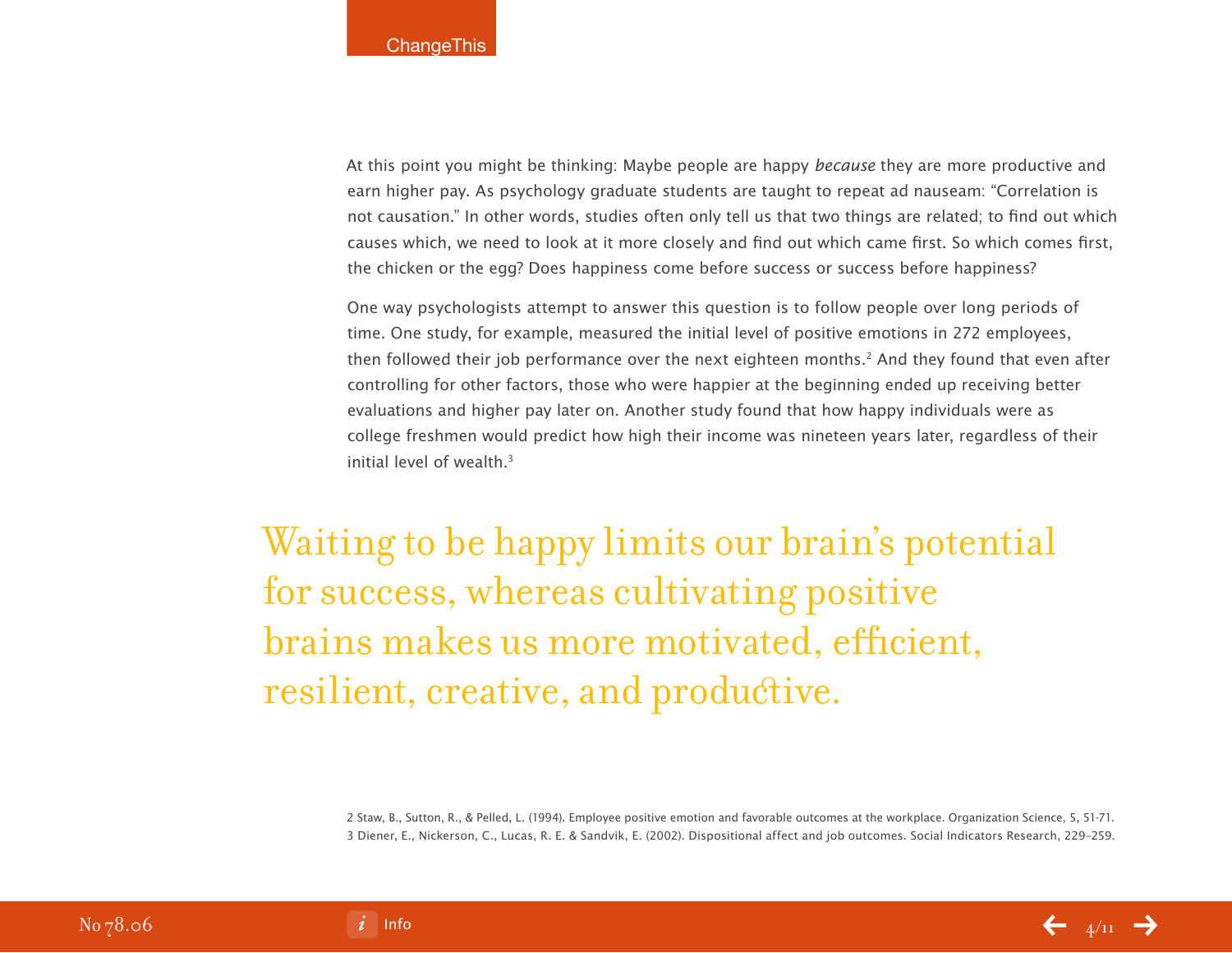Another way to answer the chicken and egg question is to examine what happens right after you prime someone for positivity. Well it turns out that happiness gives us a real chemical edge on the competition. How? Positive emotions flood our brains with dopamine and serotonin, chemicals that not only make us feel good, but dial up the learning centers of our brains to higher levels. They help us organize new information, keep that information in the brain longer, and retrieve it faster later on. And they enable us to make and sustain more neural connections, which allows us to think more quickly and creatively, become more skilled at complex analysis and problem solving, and see and invent new ways of doing things.

We even quite literally see more of what's around us when we're feeling happy. A recent University of Toronto study found that our mood can actually change how our visual cortex—the part of the brain responsible for sight—processes information.<sup>4</sup> In this experiment, people were primed to think of positive or negative experiences, then asked to look at a series of pictures. Those who were put in a negative mood didn't process all the images in the pictures—missing substantial parts of the background—while those in a good mood saw everything. Eye-tracking experiments have shown the same thing: Positive emotions actually expand our peripheral line of vision.<sup>5</sup>

Think of the edge all this gives us in the workplace. After all, who wouldn't want to see out-of-the-box solutions, spot opportunities, and better see how to build upon the ideas of others? In today's innovation-driven knowledge economy, business success in practically every job or profession hinges on being able to find creative and novel solutions to problems.

4 Schmitz, T. W., De Rosa, E. & Anderson, A. K. (2009). Opposing influences of affective state valence on visual cortical encoding. Journal of Neuroscience, 29, 7199–7207. 5 Gallagher, W. (2009). Rapt. New York: Penguin, at 36.



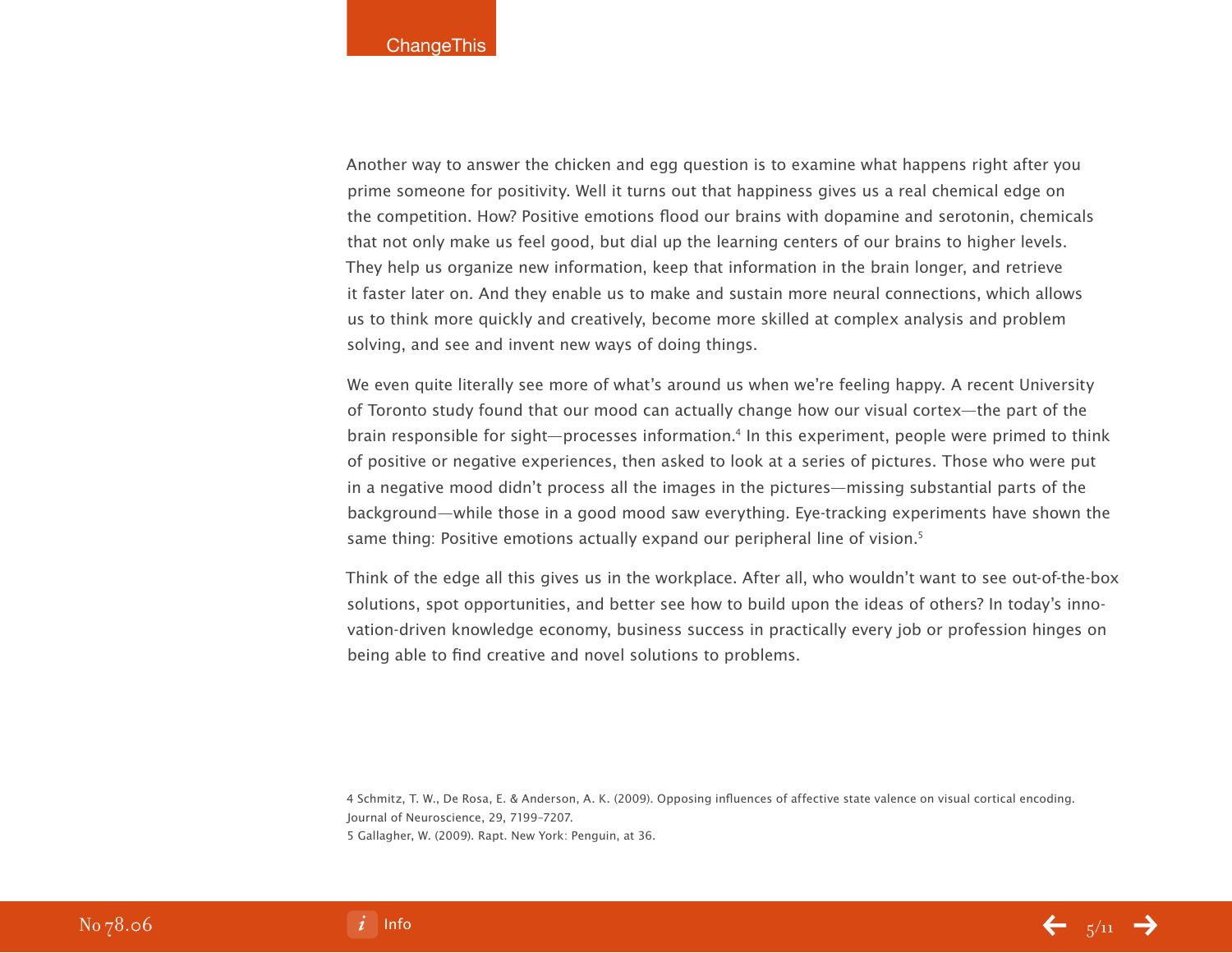For example, when researchers at Merck first began studying the effects of a drug called Finasteride, they were intent on finding a cure for benign prostatic hyperplasia, otherwise known as an enlarged prostate. During checkups with the research subjects, though, they learned that many of the participants were experiencing a weird side effect: They were regrowing hair. Fortunately, the Merck researchers could see the billion-dollar product hiding in the unexpected side effect, and Propecia was born.

The Happiness Advantage is why cutting-edge software companies have foosball tables in the employee lounge, why Yahoo! has an in-house massage parlor, and why Google engineers are encouraged to bring their dogs to work. These aren't just PR gimmicks. Smart companies cultivate these kinds of working environments because every time employees experience a small burst of happiness, they get primed for creativity and innovation. They see solutions they might otherwise have missed. Famed CEO Richard Branson has said that, "more than any other element, fun is the secret of Virgin's success." This isn't just because fun is, well, fun. It's because fun also leads to bottom-line results.

But you don't have to be a chief executive, or powerful enough to make sweeping policy changes, to capitalize on the Happiness Advantage. Even the smallest moments of positivity in the workplace can enhance efficiency, motivation, and creativity. One way to do this is to provide frequent recognition and encouragement to those around you. This may sound simple (or silly), but studies have shown that managers who do so see a substantial increase in their employees' productivity. And not just by some small amount; one study found that project teams with encouraging managers performed 31% better than teams whose managers were less positive and less open with praise.<sup>6</sup> In fact, when recognition is specific and deliberately delivered, it is even more motivating than money.<sup>7</sup>

6 Greenberg, M. H. & Arakawa, D. (2006). Optimistic managers and their influence on productivity and employee engagement in a technology organization. As cited in: Robison, J. (May 10, 2007). The business benefits of positive leadership. Gallup Management Journal.

7 For more on what best motivates us, see: Deci, E. L. (1996). Why We Do What We Do. New York: Penguin.

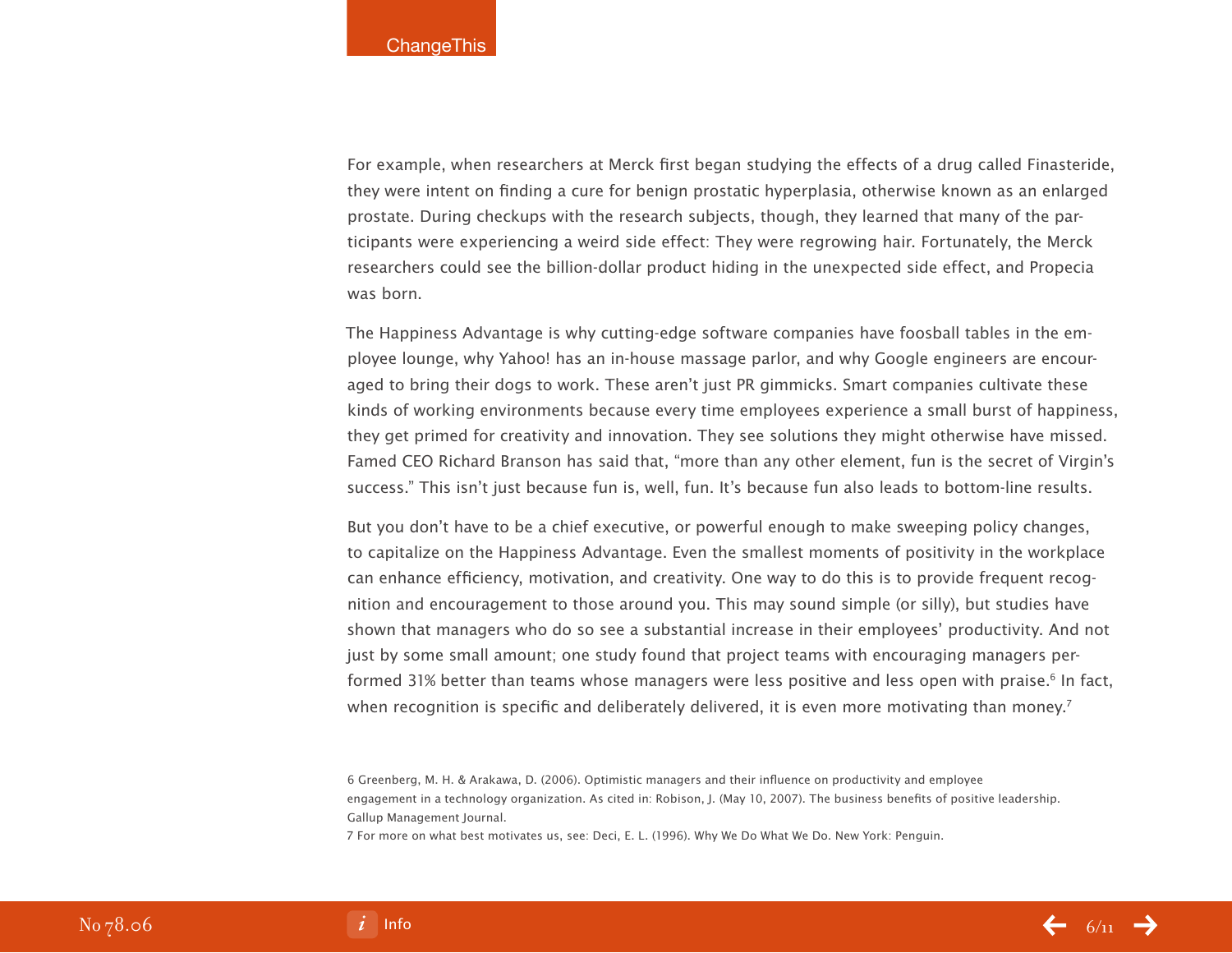Recognition can be given in traditional ways—a complimentary e-mail, or a pat on the back for a job well done. But you can also get creative with it. One of my favorite examples is the one business consultant Alexander Kjerulf cites about a Danish car company that instituted "The Order of the Elephant."8 The elephant is a two-foot-tall stuffed animal that any employee can give to another as a reward for doing something exemplary. The benefits come not just in the delivery and reception of well-earned praise, but afterwards as well. As Kjerulf explains, "other employees stopping by immediately notice the elephant and go, 'Hey, you got the elephant. What'd you do?', which of course means that the good stories and best practices get told and re-told many times."

# Even the smallest moments of positivity in the workplace can enhance efficiency, motivation, and creativity.

Just as important as what you say to employees is how you say it—the best leaders know that delivering instructions in an angry, negative tone handicaps their employees before the task is even underway. One study done at the Yale School of Management paints this picture perfectly.<sup>9</sup> Student volunteers were put in teams to do business tasks together, with the goal of earning money for an imaginary company. Then in came the "manager" who was actually an actor instructed to speak in one of four ways: with "cheerful enthusiasm," "serene warmth," "depressed sluggishness," or "hostile irritability." Of these four groups, which two do you think not only became more positive themselves, but proved far more effective than the other groups, winning their companies more profit in the end?

8 Kjerulf, A. (2006). Happy Hour is 9 to 5. Lulu Publishing. 9 Barsade S. G.(2002). The Ripple Effect: Emotional Contagion and Its Influence on Group Behavior. Administrative Science Quarterly; 47, 644–675.



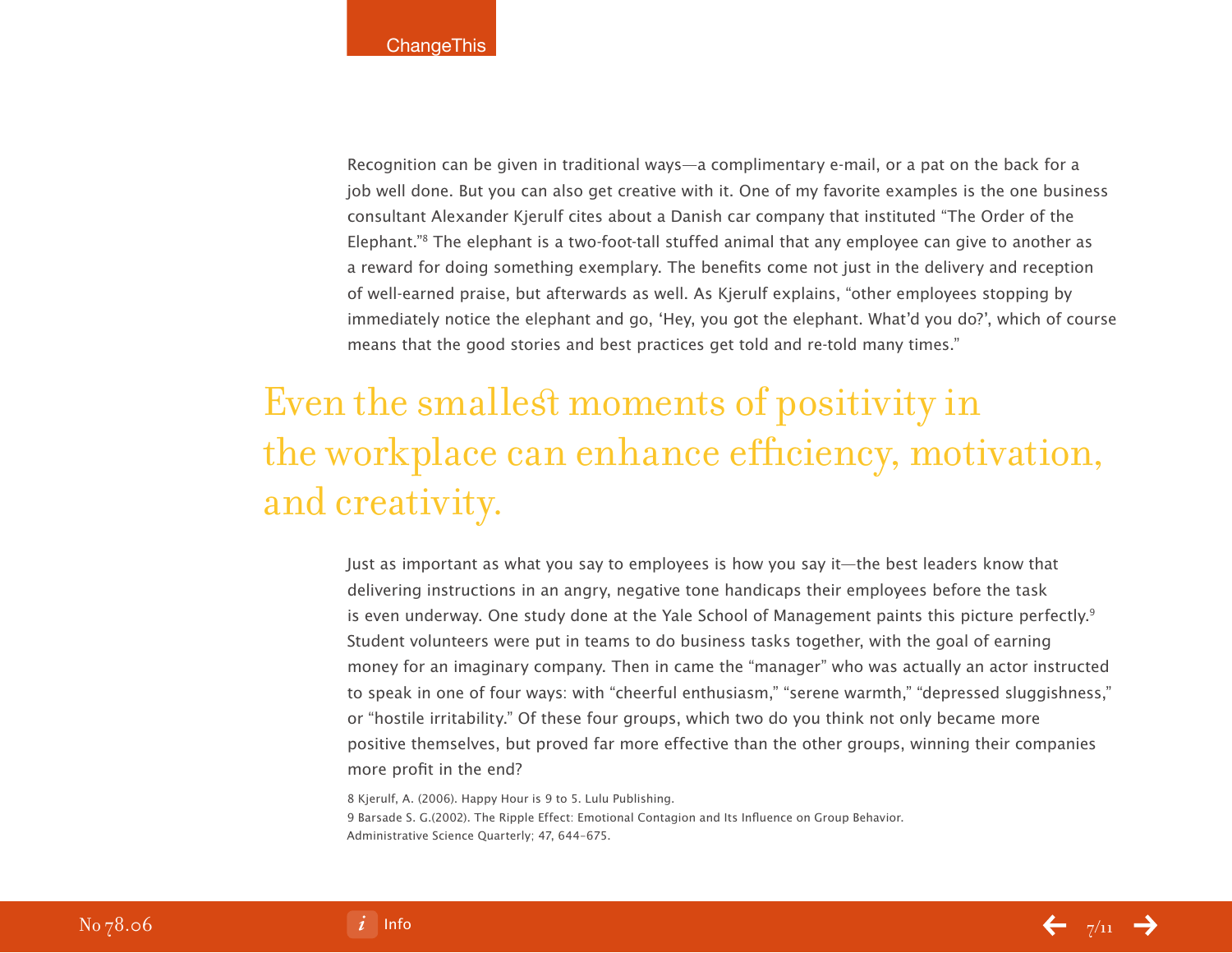Now think about which of these four tones you use most often. It might surprise you; we're often entirely unaware of the messages we're sending. Last year during a lecture I was giving, one woman in the audience sat scowling at me the entire time. But then afterward, she was one of the people who waited in line to tell me personally how much she loved the presentation. I was shocked. Then I thought about how much negativity she was probably spreading to her employees on a daily basis, without even knowing it. So the next time you interact with a colleague or direct report, make an effort to adopt a more positive tone and facial expression. This does not mean you should be inauthentic, smother your true feelings, or paint an awkward smile on your face. But the more you make a genuine effort to avoid slipping into an apathetic or irritable tone, the more your team's performance will benefit.

This isn't only true in corporate settings. In environments thought to be even more stoic than corporate America—like the military—leaders who openly express their positivity get the most out of their teams. In the U.S. Navy, researchers found, annual prizes for efficiency and preparedness are far more frequently awarded to squadrons whose commanding officers are openly encouraging.<sup>10</sup> On the other hand, the squadrons receiving the lowest marks in performance are generally led by commanders with a negative, controlling, and aloof demeanor. Even in an environment where one would think the harsh "military taskmaster" style of leadership would be most effective, positivity wins out.

Sure, there will always be naysayers and skeptics who admit that happiness may make work more enjoyable, but resist the notion that it can give us a real, measurable competitive advantage. This is too bad. Maybe they think focusing on happiness in a serious business setting is unnatural, or a waste of time and effort, or maybe they believe that encouragement and recognition should be used as rewards for high performance, not as tools for driving it.

10 Bachman, W. (1988). Nice guys finish first: A SYMLOG analysis of U.S. Naval commands. In: Polley, R. B., et al. (Eds.) The SYMLOG Practitioner: Applications of Small Group Research. New York: Praeger. As cited in Goleman, D. (1998). Working with Emotional Intelligence. New York, Bantam, at 188.



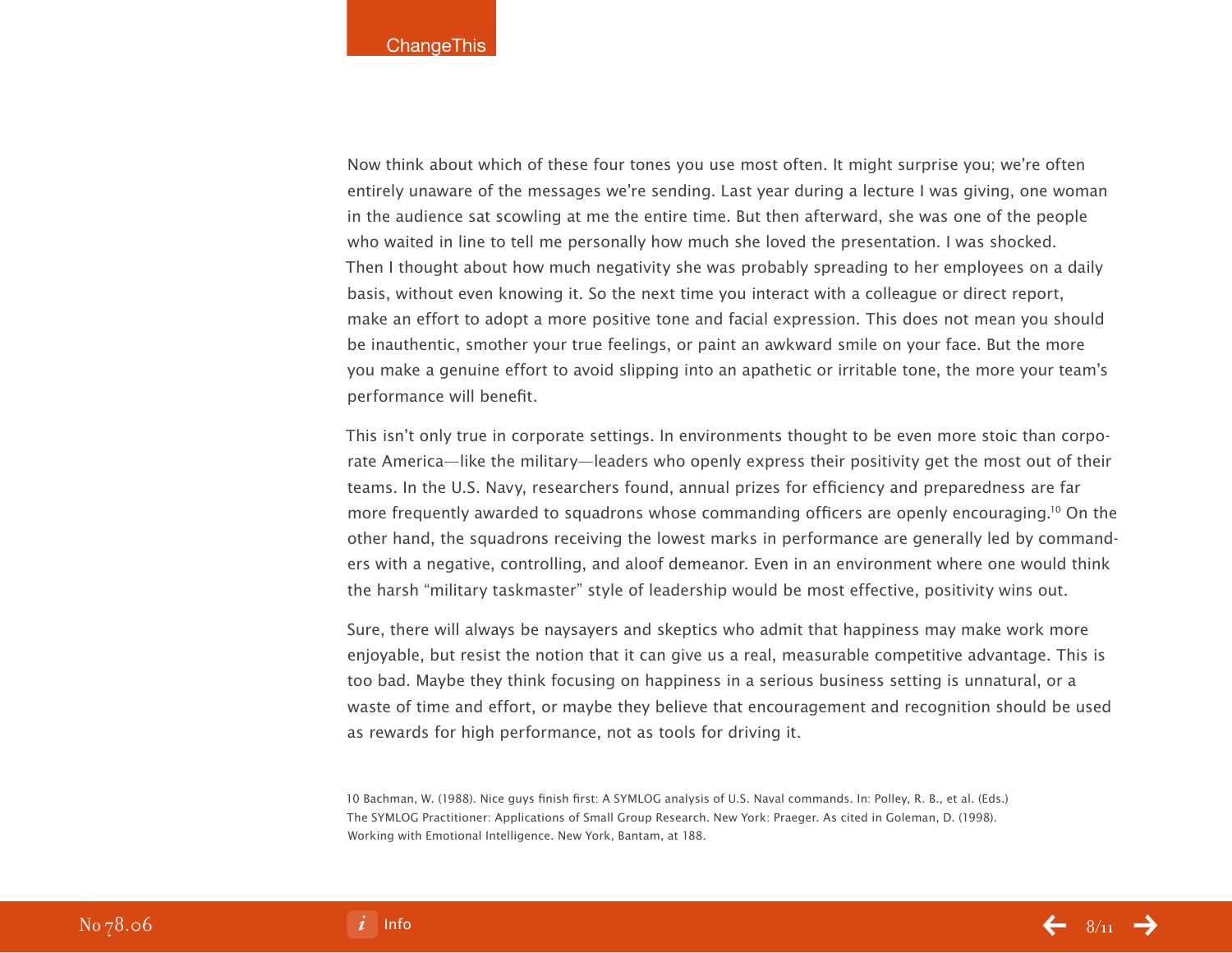And for some leaders, positivity simply comes less naturally than it does for others. As a London bank executive once told me: "That's a great idea. I'll never do it."

To help these people capitalize on the Happiness Advantage, I often recommend that they keep one thing in mind: the number 2.9013. This may seem random, but a decade of research on high and low performance teams by psychologist and business consultant Marcial Losada shows just how important it is.<sup>11</sup> Based on Losada's extensive mathematical modeling, 2.9013 is the ratio of positive to negative interactions necessary to make a corporate team successful. This means that it takes about three positive comments, experiences, or expressions to fend off the languishing effects of one negative. Dip below this tipping point, now known as the Losada Line, and workplace performance quickly suffers. Rise above it—ideally, the research shows, to a ratio of 6 to 1—and teams produce their very best work.

This is not just some arcane mathematical formula, either. Losada himself observed countless examples of it in action. For instance, he once worked with a global mining company suffering from process losses greater than 10%; unsurprisingly, he found that their positivity ratio was only 1.15.12 But after team leaders were instructed to give more positive feedback and encourage more positive interactions, their teams' average ratio increased to 3.56. And in turn, they made giant strides in production, improving their performance by over 40%.

11 Losada, M. (1999). The complex dynamics of high performance teams. Mathematical and Computer Modeling, 30, 179–192; Losada, M. & Heaphy, E. (2004). The role of positivity and connectivity in the performance of business teams: A nonlinear dynamics model. American Behavioral Scientist, 47(6), 740–765. Fredrickson, B. L. & Losada, M. (2005). Positive affect and the complex dynamics of human flourishing. American Psychologist, 60(7), 678–686. For more on Losada's fascinating work and his collaboration with Barbara Fredrickson, see Fredrickson's book Positivity, 120–138.

12 Losada, M. (December 9, 2008). Work teams and the Losada Line: New results. Positive Psychology News Daily. Retrieved at http://positivepsychologynews.com/news/guest-author/200812091298.

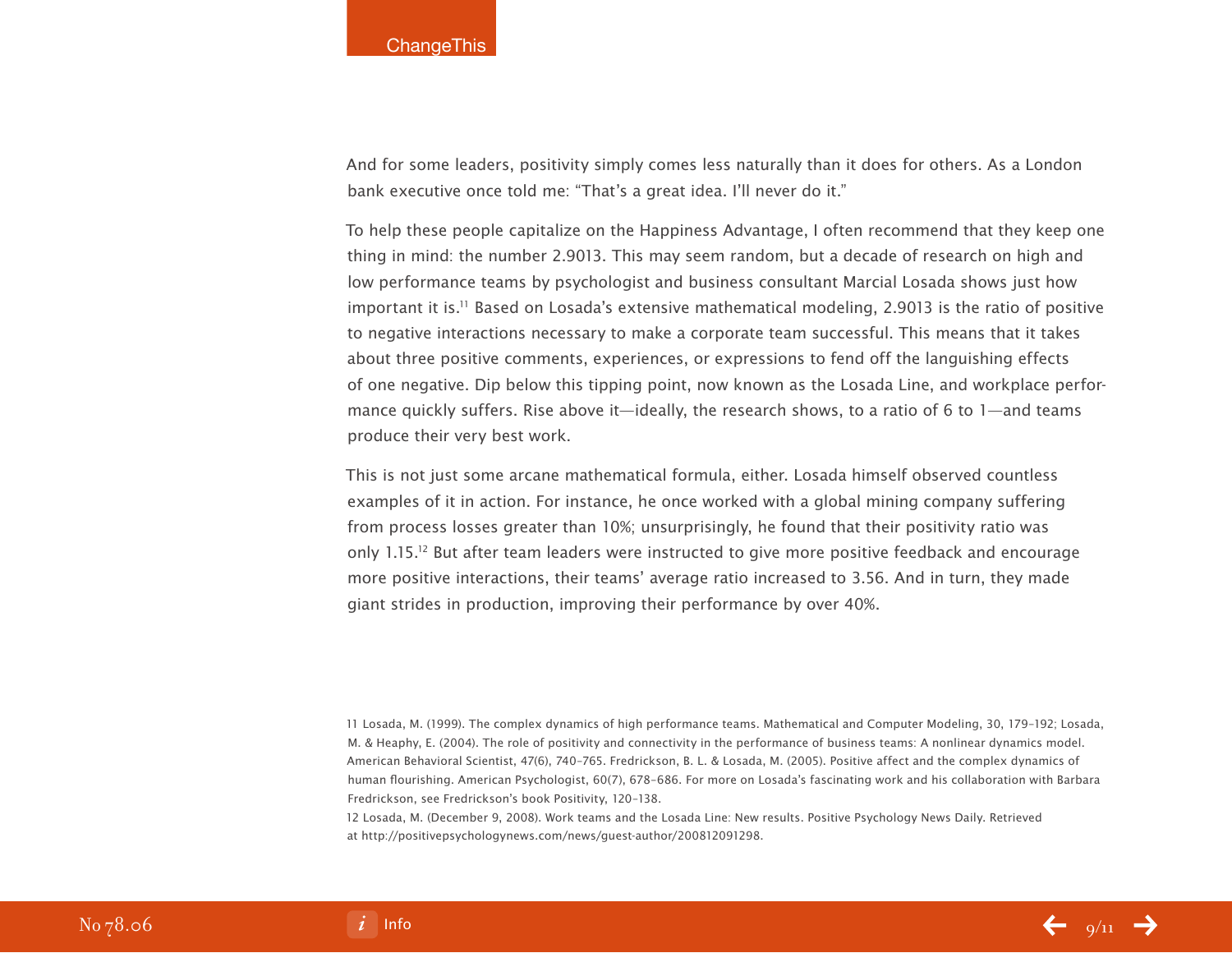Though originally skeptical, the company's CEO couldn't help but exult in the "notable transformation." He confided to Losada: "You untied knots that imprisoned us: Today we look at each other differently, we trust each other more, we learned to disagree without being disagreeable. We care not only about our personal success, but also about the success of others. Most important, we obtain tangible results."

# It takes about three positive comments, experiences, or expressions to fend off the languishing effects of one negative.

Losada's mathematical ratio joins the increasingly long line of evidence in support of the Happiness Advantage—just one more way that groundbreaking science has triggered a revolution in the workplace.

The science is clear. **Happiness is not only a choice, it is a work ethic.**